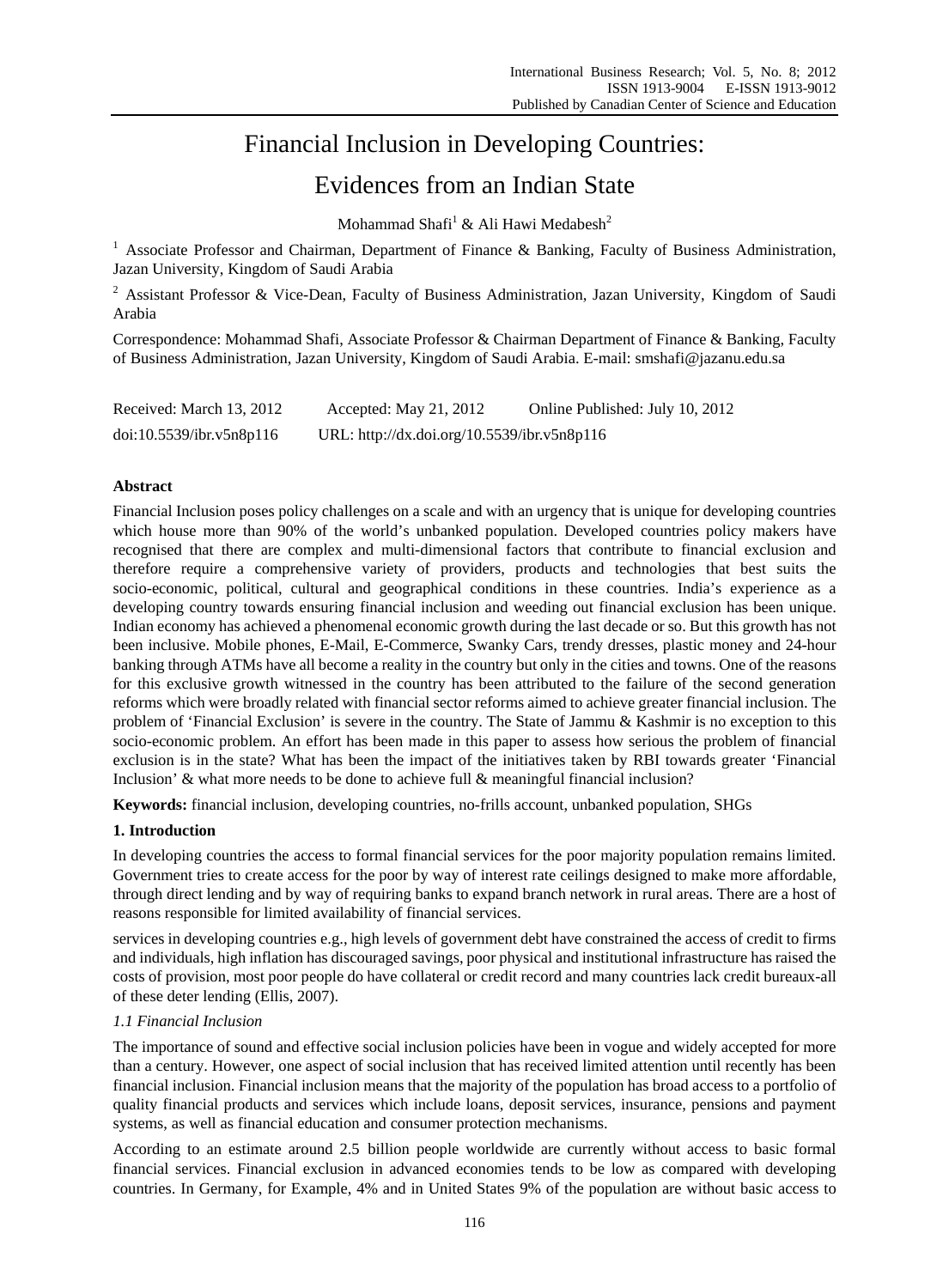financial services (Peachy & Roe, 2004). But in developing countries financial exclusion is exorbitantly high. 88% of the financially excluded live in Latin America, Asia and Africa. As a matter of fact financial inclusion poses policy challenges that are unique in developing countries (Chaia et al., 2009).

## *1.2 Policy Instruments for Financial Inclusion in Developing Countries*

Financial inclusion cannot be addressed by a single policy instrument. Therefore, policy makers are focussing on a set of solutions appropriate to their national contexts to increase financial access to poorer masses. Based on unique socio-economic, politico-financial position and institutional support system, the developing countries are using multi-pronged approach to tackle financial exclusion. Thus while El Salvador is exploring how publicly owned banks can play a more critical role in reaching out to the unbanked, Jordon is using macroeconomic measures and the promotion of interbank bond markets with the aim of increasing the availability of credit to poor people. While countries like Brazil and Egypt are focussed on strengthening channels for delivering new products, others like Peru and Indonesia are empowering people so that they can make better use of already existing products (The World Bank, 2007). In nutshell, the process of financial inclusion policy creation in developing countries is undergoing profound changes. Instead of adopting wholesale solutions, these countries are calibrating the standard policy measures as per their own requirements. However, some policy measures like Microfinance, New Technology innovations, Savings as a corner stone, Critical role of banks for ensuring financial inclusion have been widely used in developing countries. Of all these measures, the banks play a major role in mitigating financial exclusion. In most of the developing countries it has been observed that a handful of small, specialised non-banking institutions are not enough to serve the purpose of financial inclusion. In India, Indonesia and Egypt banks are expected to be the backbone of the system that reaches to the poorest. In India, banks have been advised to self-set the financial inclusion plans and seek approval for these plans at the board level.

Financial system regulators are seeing that the financial inclusion is a distribution issue and often stipulate loosening of licensing requirements for opening new branches as a step towards facilitating the outreach of banks to the otherwise inaccessible areas. In Pakistan, the revision and liberalisation of branch licensing policy of the State Bank of Pakistan will facilitate branch expansion by allowing their branch housing decision within the board policy parameters. Kenya, in addition to the successful regulatory openings for mobile payments is also extending their outreach through the use of technology such as mobile phone and correspondents.

## *1.3 The Indian Economic Scenario*

The millennium has heralded the arrival of the Indian economy on the global stage on account of steady and impressive economic growth and during the last few years, the Indian economy has been growing at an impressive rate of 8 percent to 9 percent which is comparable with the best in the world. The forex reserves which were just sufficient to meet one weeks import Bill in 1990 have swelled to more than 400 billion. The phenomenal economic growth achieved during the last decade or so has resulted into more than sufficient growth in per capita income. However, most of the economic growth has resulted from the secondary and territiary sectors of the economy. The primary sector, on which 65% of the population depends, however, is moving on low growth path. On an average during the last decade or so it has grown at a dismal rate of 2 percent. As a result of this, the benefits of economic prosperity have not trickled down to all the sections of the society and all regions in the country.

# *1.4 Statement of the Problem*

To revive and uplift sluggish economic growth in the country major reform programmes were initiated in two phases. It is a fact that the  $1<sup>st</sup>$  and  $2<sup>nd</sup>$  generation reforms have put Indian economy on high growth trajectory, but the other fact is that the growth has not been inclusive. According to P. Sing & S. Kour, (2003) the benefits of first and second generation reforms are visible only in big cities and towns. Mobile phones, E-Mail, E-Commerce, Swanky Cars, trendy dresses, plastic money and 24-hour banking through ATMs have all become a reality in the country but only in the cities and towns. There is no doubt that the gains emanating from the process of socio-economic modernisation of the country has not been shared evenly by different states of the country and also by different sections of the society (M. R. Khurana, 2003). One of the reasons for the exclusive growth witnessed in the country has been attributed to the failure of the second generation reforms which were broadly related with financial sector reforms also to achieve full financial inclusion. Large section of population, in particular unprivileged class which are in large numbers still lack access to affordable financial services like credit, insurance, saving safety net etc. which are equally important for importing impetus to the economic growth and to enlarge the viable opportunities for livelihood.

The problem of financial exclusion is one of the serious socio-economic problems the country is facing. As per the available data on saving bank accounts on all India basis, only 59% of adult population have bank accounts which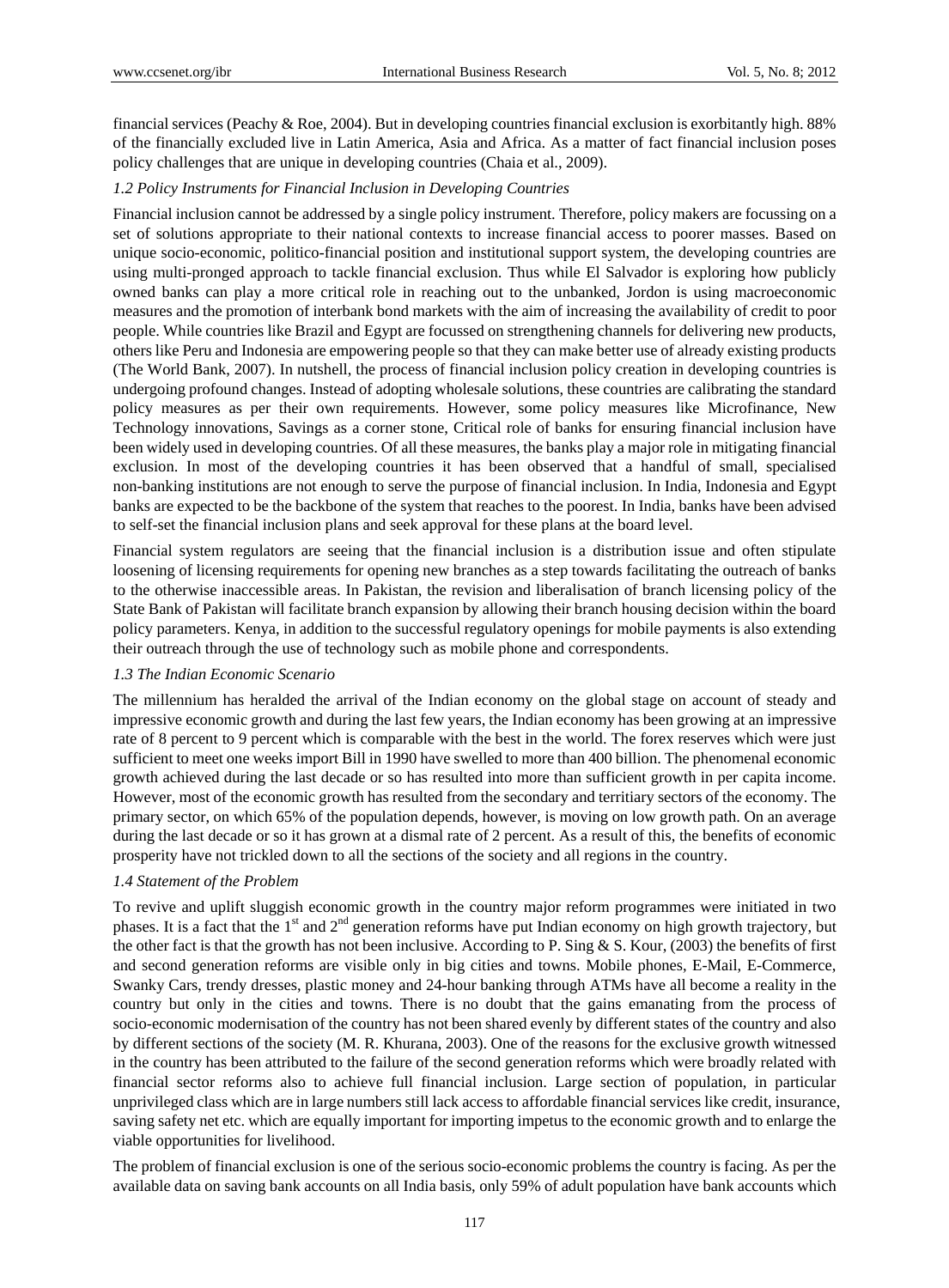in other words means that 41% of the adult population in the country lack access to the modern payment system. This figure of unbanked adult population in the country lacks access to the modern payment system which is more than the unbanked population of the comparable developing countries. The picture of financial inclusion looks much more shabby on formal credit system front. As per the available data, only 14 percent of the adult population have loan accounts. The problem is more serious in rural areas where only 9.5 percent of adult population have loan accounts. The problem of exclusion from formal credit system and its serious consequences can be judged form the data that the share of non-institutional sources in the rural households credit still accounts for 43% which simply reveals the extent of the problem of financial exclusion. More disheartening trend is that the share of non-institutional sources of credit in particular from money lenders in the debt of rural households has registered an uptrend from 17.5 percent in 1991 to 29.6 percent in 2002. But in urban areas, the share of non-institutional sources in the total credit has declined which is a healthy sign. India as a developing country has been severely facing the problem of non-accessibility of affordable credit. This has been more true of the people living in the rural areas of far flung states like the state of Jammu & Kashmir.

## *1.5 Silver Lining*

The problem of financial exclusion is more severe in rural India where people are mainly connected with the agriculture and related activities. Further the people who run SMEs are subject to greater difficulties when it comes to the easy access to the affordable credit. These two sectors enjoy enormous growth potential and at the same time are important contributors to GDP. The *Silver Lining* in the cloud is that the policy makers are well aware of this fact and the problems of financial exclusion in general. In order to impart growth impetus to these vital sectors of an economy and more importantly to ensure access to affordable financial services to the un-privileged class in the country have taken number of initiatives. The Reserve Bank of India (RBI) issued various instructions to banks to bring in inclusive growth through financial inclusion like:

- To open *'No frills'* savings accounts with low or nil minimum balance as well as charges for opening and maintaining an account.
- Relax *'Know Your Customer (KYC)'* norm for openning a bank account with self declaration of address and introduction by an account holder of a bank in order to expand the outreach of bank accounts to even weaker sections of the society.
- In order to ensure easy credit flow to individual beneficiaries of rural households, banks have been asked to introduce *'General Purpose Credit Cards'* (GCC) facility the holder of which is entitled to credit up to 25,000 on revolving credit system basis at their rural and semi-urban branches.
- Banks were suggested to adapt a simplified mechanism for one time settlement of over due loans upto Rs. 25,000. Further banks were asked that after one time settlement the concerned beneficiary shall be treated eligible for fresh credit.
- In order to achieve greater degree of "Financial Inclusion" banks were allowed to utilise the services of Non-governmental Organisations (NGOs), Micro-Finance Institutions, Self-help Groups (SHGs) etc.
- In addition to above measures pilots for credit counselling and financial education have been initiated.

As a strategy towards achieving financial inclusion in the country given districts were assigned banks and were instructed to achieve *'Full Financial Inclusion'* in the identified districts in the form of opening of *'No Frills Accounts'* and by way of issuance of *'GCC'* etc.

#### *1.6 Objectives of the Paper*

This paper specifically aims to study:

- The severity of the problem of Financial Exclusion in the State of J&K.
- The specific reasons for the problem of financial exclusion in the State of J&K.
- To suggest measures to achieve greater degree of Financial Inclusion in the country in general and in the State of J&K in particular.

#### *1.7 Problem of Financial Exclusion in J&K State*

The term *'Financial Exclusion'* is used in different ways but it is generally related to a lack of access to affordable financial services to individuals, households and communities who are generally unprivileged in term of wealth, education and location. Figure 1 outlines the key components of financial exclusion.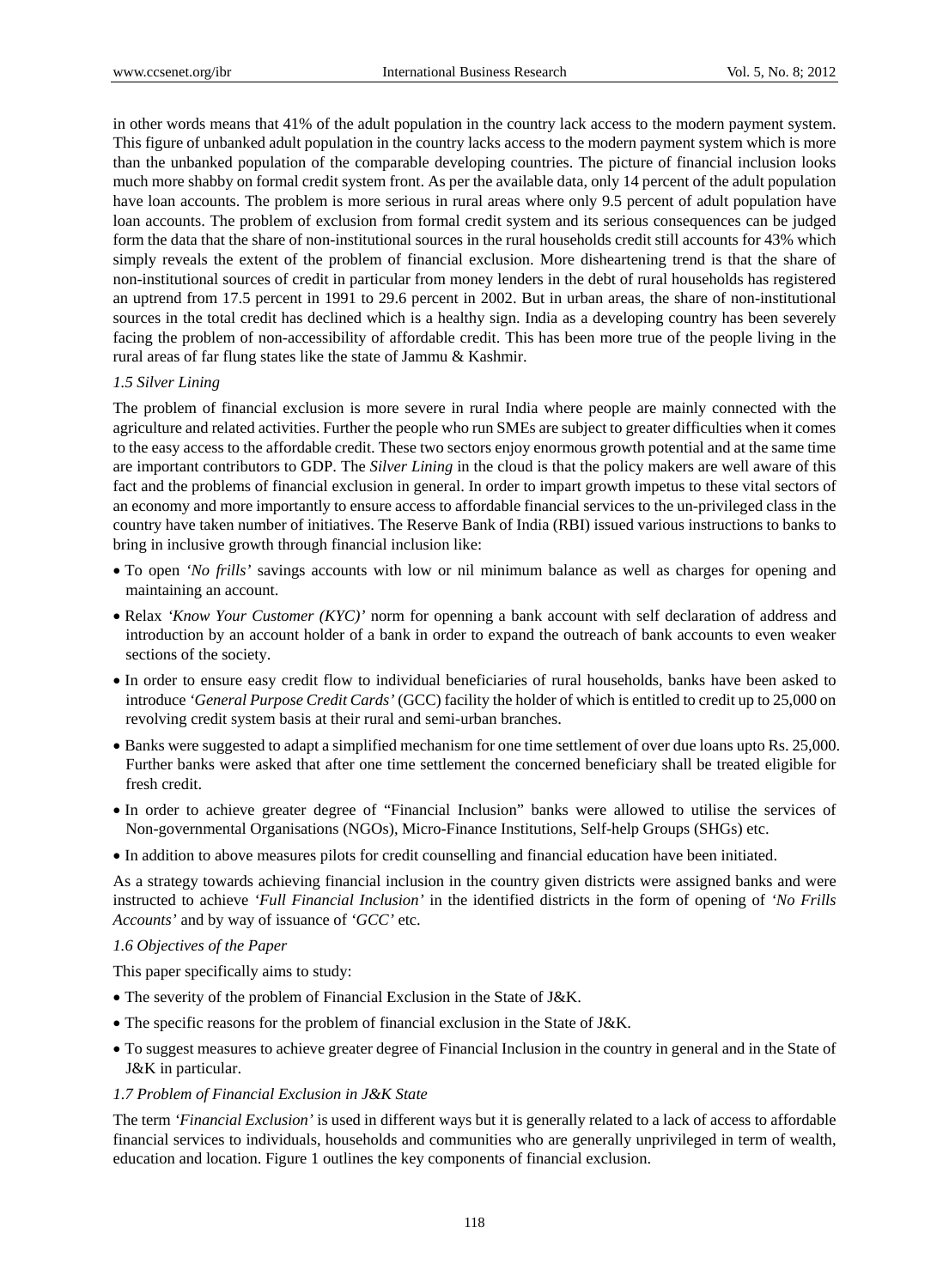

Figure 1. Components of Financial Exclusion

As already stated that the problem of Financial Exclusion is severe in the country. The State of Jammu & Kashmir is no exception to this socio-economic problem which has been analysed in some detail in the following para's. To analyse the problem of Financial Exclusion in the State, Access to Banking Services, Affordable Credit and Money advice to adult population in the state has been studied.

#### *1.8 Access s to Banking Se ervices*

Full (100%) Financial Inclusion requires that all adults/households have access to formal payment system and savings safety net. This would require that each adult should have a bank account for making and receiving payments and parking savings through deposits and insurance. But as per the available data, unexpectedly large portion of the state's population is still 'Unbanked' i.e. without a bank account of any kind. As per the available data, 54 percent of the adults or 8,37,954 out of 15,51,768 households in the state have been found without access to any kind of bank account which is more than the all India average of 41 percent. These figures are also more than most of the states in the country.

Further analysis of the data about unbanked population in the state reveals that unbanked households are mainly concentrated in the lower strata of the society. As can been seen from the Figure 3, 79 percent of the unbanked households in the state belongs to the lower income group. This finding corresponds with the findings at the national level as well at the international level. Further the data on locational distribution characteristics, highlighted in Figure 4 reveals that overwhelming majority of unbanked households are located in rural areas followed by sub-urban areas. As can be observed from the figure that 62 percent or 5,19,531 out of the total 8,37,954 unbanked households are located in rural Kashmir. It can also be observed that only 9% of the unbanked households belong to the urban Kashmir. This finding again falls in line with the general trend at the national level.











Figure 4. Locational characteristics of unbanked population of Kashmir

Source: Reserve Bank of India.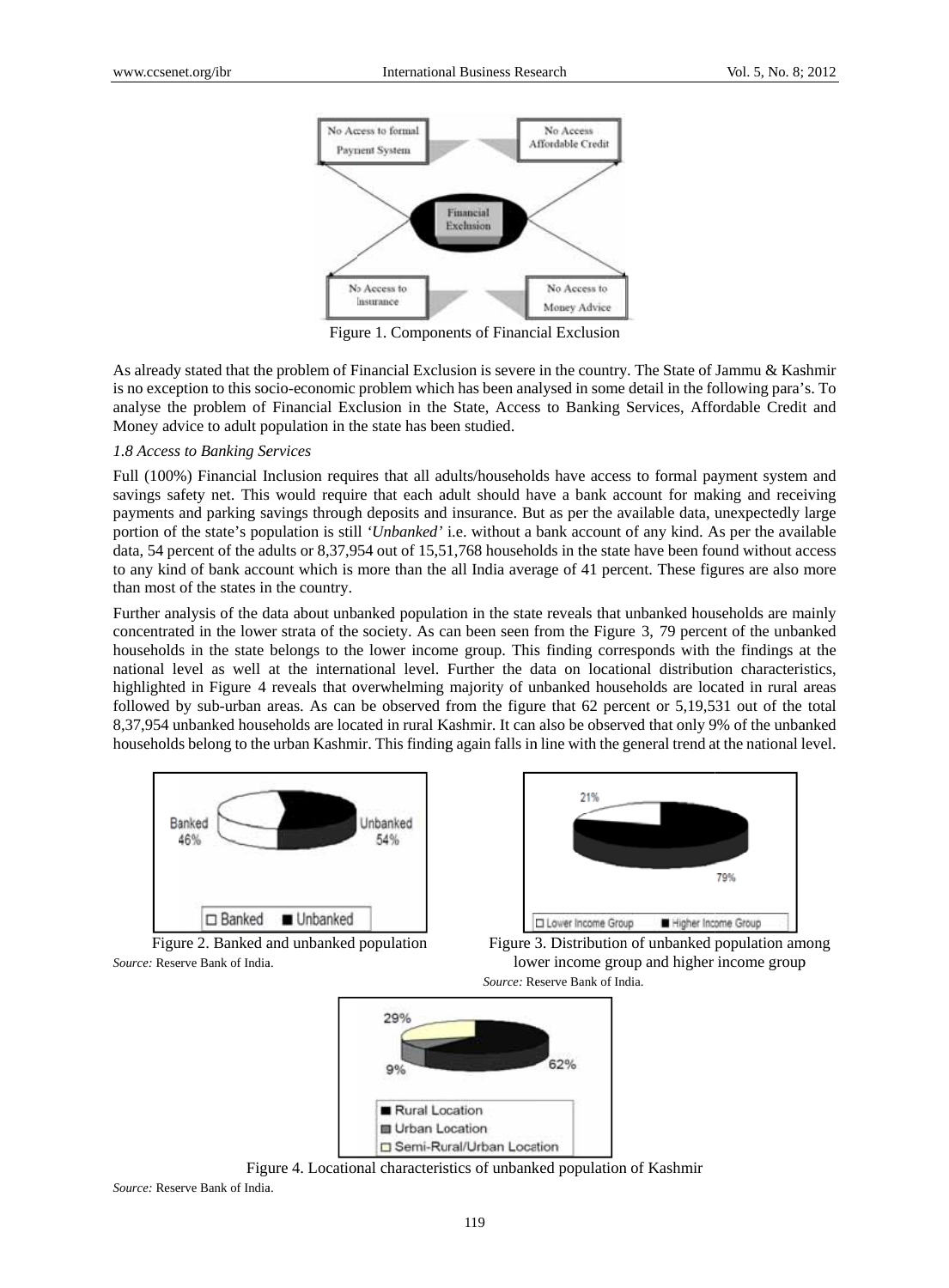#### **2. Access to Affordable Credit**

The problem of Financial Exclusion in respect of access to credit is much worse than the problem of access to banking services in the state. The data on access to formal credit reveals that majority of the households in the state lack access to Formal Credit markets. As on 2006-07, out of the total 15,51,768 households, only 1,00,709 households enjoyed access to formal credit system which accounts for just 6.49 percent of the total households in the state. The comparative data on access to credit clearly reveals that the state of  $J\&K$  is far behind to the national averages and also to the similar type of states like Himachal Pradesh etc. At the national level 9.5 percent of the total households as on 2006-07 lacked access to credit which is little better than the state of Jammu & Kashmir (J&K). On the whole the country suffers on this front of financial exclusion.

The problem of financial exclusion in respect of easy access to credit is more prevalent in rural areas than the urban areas of the valley. Out of the total 14,51,059 households which are without any access to a formal credit system, overwhelming majority i.e. 88.01 percent belonged to the rural areas. The reason for this more distribution towards rural areas is that 82.29 percent of total households are rural and also that the problem of financial exclusion is more in the farm sector. The more problem of credit exclusion among the rural households is not only the state specific problem but at the national level also more households without any access to formal credit system belongs to rural areas for obvious reasons.

Further analysis of the data reveals that most of the households without any credit coverage under formal financial system, raise credit from non-institutional sources like money lenders, relatives, friends and neighbours, however, money lenders constitute an important sources of all non-formal sources. Again the non-institutional credit is more prevalent in rural areas than the urban areas. It has also been found that the share of non-formal credit in urban areas has declined over the period which is somewhat pleasing to note.



Figure 5. Accessibility and non-accessibility of households to formal credit system Source: Reserve Bank of India



Figure 6. Non-accessibility to formal credit system among rural and urban households Source: Reserve Bank of India

## *2.1 Initiatives for Total Financial Inclusion*

From the above it becomes clear that the vast majority of people particularly those belonging to farm sector and the artisans lack access to affordable financial services in particular access to cheap bank credit. This is also acting as a constraint in the much needed socio-economic development of the unprivileged sections of the society in the country. Ms U. Throat (2007) has held that the limited access to financial services to the people belonging to farm sector and unorganised sector is acting as an impediment to growth in these sectors, thus acting as a dampener in the overall socio-economic growth scenario. The Central Bank of the country was conscious of this fact and has accordingly taken measures to obviate this situation by asking designated banks in each state/region to achieve *"Greater Financial Inclusion"* in their respective districts/regions by implementing the measures initiated by RESERVE BANK OF INDIA. In 2006, one district in each state was identified by the State Level Bankers Committee (SLBC) for 100% Financial Inclusion.

In J&K State as a pilot project, the erstwhile *'Pulwama District'* was selected for total (100%) financial inclusion. Accordingly the district was allotted to various banks operating in the district viz, J&K Bank Ltd., SBI, PNB and Co-operative Bank Ltd. Only J&K Bank has taken a challenge of achieving the targets towards total Financial Inclusion. It is unfortunate to state here that other banks have miserably failed to achieve their targets. To achieve greater success in its mission of achieving total financial inclusion, J&K Bank Ltd. used the following strategies:

- In the first place, it mainly focussed on bringing the excluded people into banking savings net by opening no frills account.
- To achieve the targets for opening the no frills accounts; the bank launched vigorous campaign in the district by holding awareness camps. The bank also utilised the services of *'Village Level Worker'* (VLWs) to mobilise people for awareness camps in different villages.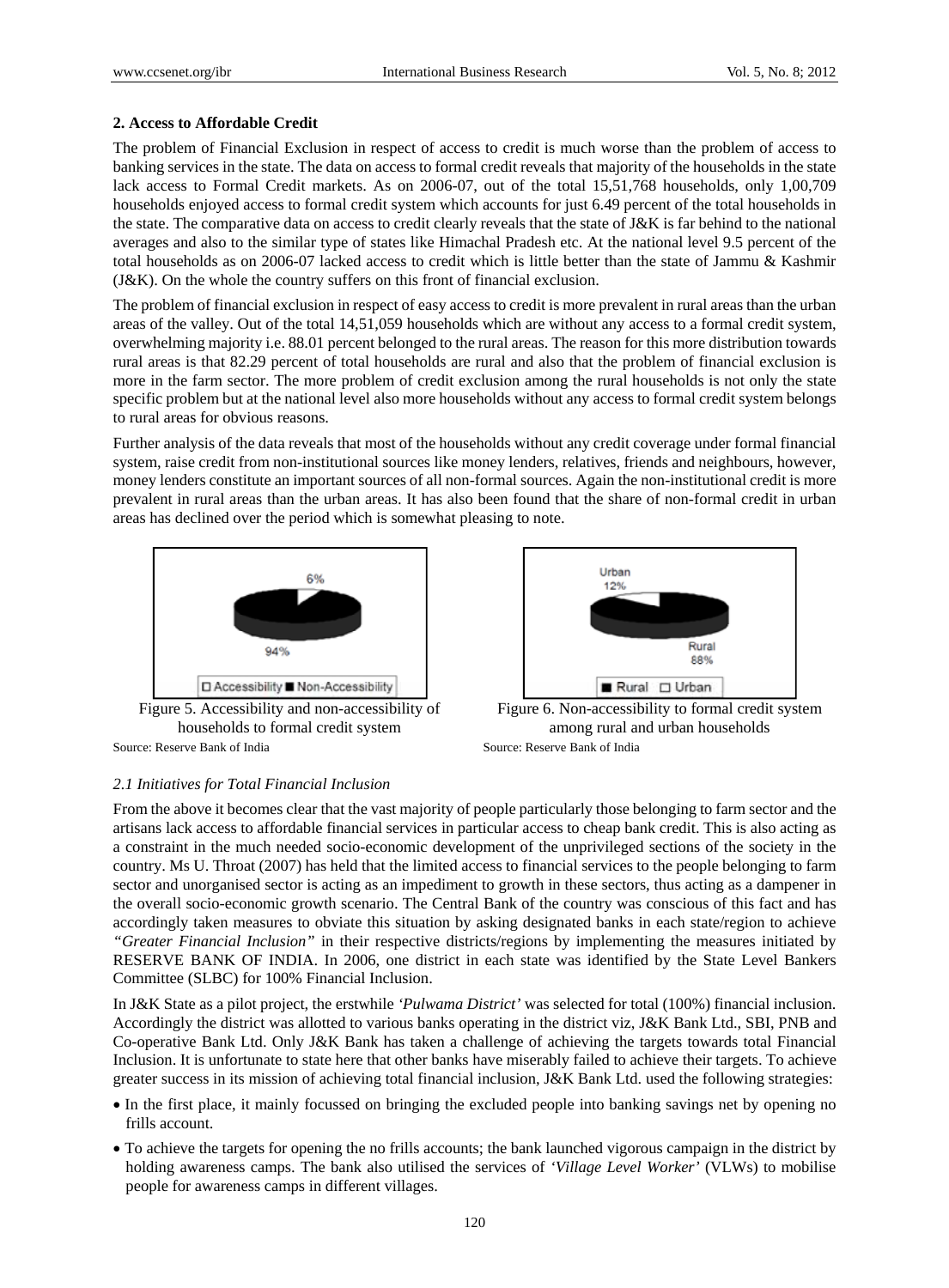- DLRC/DCC meetings on quarterly basis were held in order to assess the progress in financial inclusion where generally defaulting banks were impressed upon to bring forth the results.
- Organised loan camps for the farmers where loans were sanctioned on the spot.

#### *2.2 Impact of Financial Inclusion Drive*

The analysis of achievements made on the *'Total Financial Inclusion'* front in the designated district by the various banks reveals some success and some failures. It can be seen from the data contained in table 1 that of the different banks entrusted with the responsibility of achieving greater financial inclusion in the district, only J&K Bank Ltd. has achieved some worthwhile results. It is disheartening to note that other banks viz, SBI, PNB, ACC Bank and ED Bank have failed miserably towards achieving their targets of financial inclusion. As can be seen from the said table that PNB, ACC Bank and ED Bank have failed to open even a single *'No-frills Account'* while as State Bank of India (SBI) could open just 81 'No-frills Account' which account for just 0.0007% of the total households in the district. These banks seem to have failed to achieve their targets partly due to poor branch network and more importantly due to the lack of any serious initiative to achieve greater financial inclusion in the designated district. J&K Bank Ltd., a premier financial institution in the State has been the only bank to have made greater strides towards total (100%) Financial Inclusion in the district. In just less than two years, the bank has succeeded to convert 66.91 percent of the total families in the banking services net by opening 67071 *'No-frills Accounts'* which by all means is a remarkable achievement (see table 1 for details). However, on the credit front, the performance of the bank has not been upto to the mark. In the two years period,  $(2006 - 07 \& 2007 - 08)$ , the bank could issue General Credit Cards (GCC) to 291 households only which account for 0.00254 percent of the total households in the district. The total amount of Credit disbursed through GCCs by J&K Bank has been a meagre amount of Rs. 65.13 lacs. SBI which has opened some no-frills account in the district, but has totally failed on the credit front by not issuing any GCC.

| <b>Banks</b>                         | 2006-07     | 2007 -08 (30-09-08) | <b>Total</b> |
|--------------------------------------|-------------|---------------------|--------------|
| <b>J&amp;K Bank Ltd.</b>             |             |                     |              |
| No. of no. frills accounts           | 13,550      | 53,521              | 6,7071       |
| Amount Mobilised<br>$\circ$          | 4.98 cr.    | 71.38 cr.           | 76.36 cr.    |
| % age of families covered<br>$\circ$ | 11.87%      | 62.54%              | 66.91%       |
| % age of Village Covered<br>$\circ$  | 60%         | 34.90%              | 94.9%        |
| <b>No. of GCCs Issued</b>            | 130         | 161                 | 291          |
| Amount of loan sanctioned<br>$\circ$ | 29.53 lacs  | 35.6 lacs           | 65.13 lacs   |
| % age of families covered<br>$\circ$ | 0.00094%    | 0.0014%             | 0.00254%     |
| <b>State Bank of India (SBI)</b>     |             |                     |              |
| No of no frills Accounts             | 62          | 19                  | 81           |
| <b>Amount Mobilised</b><br>$\circ$   | $0.11$ lacs | $0.07$ lacs         | $0.18$ lacs  |
| % age of families covered<br>$\circ$ | 0.00054%    | 0.00016%            | 0.0007%      |
| % age of villages covered<br>$\circ$ | NA.         | NA.                 | <b>NA</b>    |
| No. of GCCs Issued                   | Nil         | Nil                 | Nil          |
| <b>Punjab National Bank</b>          | Nil         | Nil                 | Nil          |
| <b>ACC Bank</b>                      | Nil         | Nil                 | Nil          |
| <b>ED Bank</b>                       | Nil         | Nil                 | Nil          |

Table 1. Impact of Financial Inclusion in Pulwama District of J&K State

*Source:* Official Records of J & K Bank Ltd.

#### **3. Conclusions**

From the above, the following three important inferences can be drawn about the total financial inclusion in the designated district:

- Except J&K bank Ltd. all other banks have failed completely towards achieving total financial inclusion in the district. The J&K Bank Ltd has succeeded in achieving its targets in opening the 'no-frills' accounts.
- All the banks including J&K Bank Ltd. have failed in achieving total financial inclusion in terms of providing affordable credit to the people. Like other parts of the country, banks in the state have unfortunately focussed mainly on opening of No-frills accounts and less on providing affordable credit to the unprivileged classes of the society which is rather more important aspect of total financial inclusion. As such making total financial inclusion more meaningful, ensuring affordable credit calls for more attention on the part of banks.
- Perusal of records and discussions with the officers of J&K bank revealed that the bank has also targeted students of colleges and schools in order to bring them within the banking realm for the purpose of achieving targets